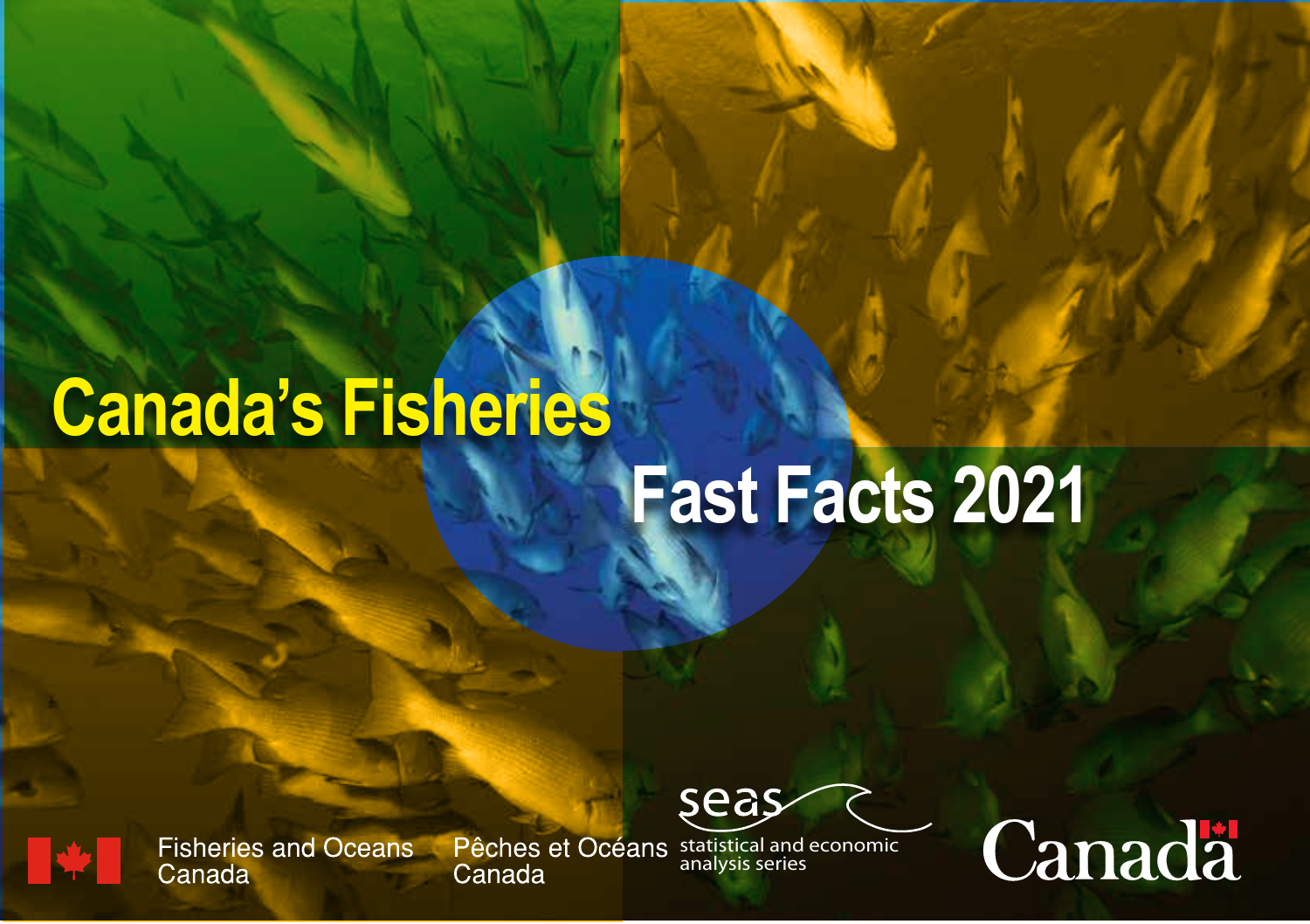## **National Overview**

| <b>Principal statistics 2020</b>                                             |           |
|------------------------------------------------------------------------------|-----------|
| <b>Gross Value of Outputs (CAD \$'000)</b>                                   |           |
| Commercial sea and freshwater fisheries landings                             | 2,536,120 |
| Aquaculture production <sup>1</sup>                                          | 1,043,123 |
| Seafood product preparation & packaging revenues <sup>2</sup>                | 5,936,747 |
| <b>Employment (number of persons)</b>                                        |           |
| Commercial fish harvesters and crew <sup>3</sup>                             | 44,450    |
| Aquaculture                                                                  | 3,934     |
| Seafood product preparation & packaging                                      | 19,716    |
| <b>Commercial seafisheries</b>                                               |           |
| Total volume of landings (metric tonnes)                                     | 719,249   |
| Total value of landings (CAD \$'000)                                         | 2,478,539 |
| <b>Commercial freshwater fisheries</b>                                       |           |
| Total volume of landings (metric tonnes)                                     | 22,021    |
| Total value of landings (CAD \$'000)                                         | 57,581    |
| International trade statistics (\$'000) <sup>4</sup>                         |           |
| Total value of fish and seafood exports (2020)                               | 6,438,802 |
| Total value of fish and seafood imports (2020)                               | 3,973,609 |
| Trade balance                                                                | 2,465,193 |
| 1. Statistics Canada. Table 32-10-0107-01 Aquaculture, production and value. |           |

2. Statistics Canada. Table 16-10-0117-01 Principal statistics for manufacturing industries, by North American Industry Classification System NAICS (x 1,000)

3. Employment is estimated based on number of registered fishers and number of personal commerical licenses granted.

4. Department of Fisheries and Oceans (2021), EXIM [database], Ottawa.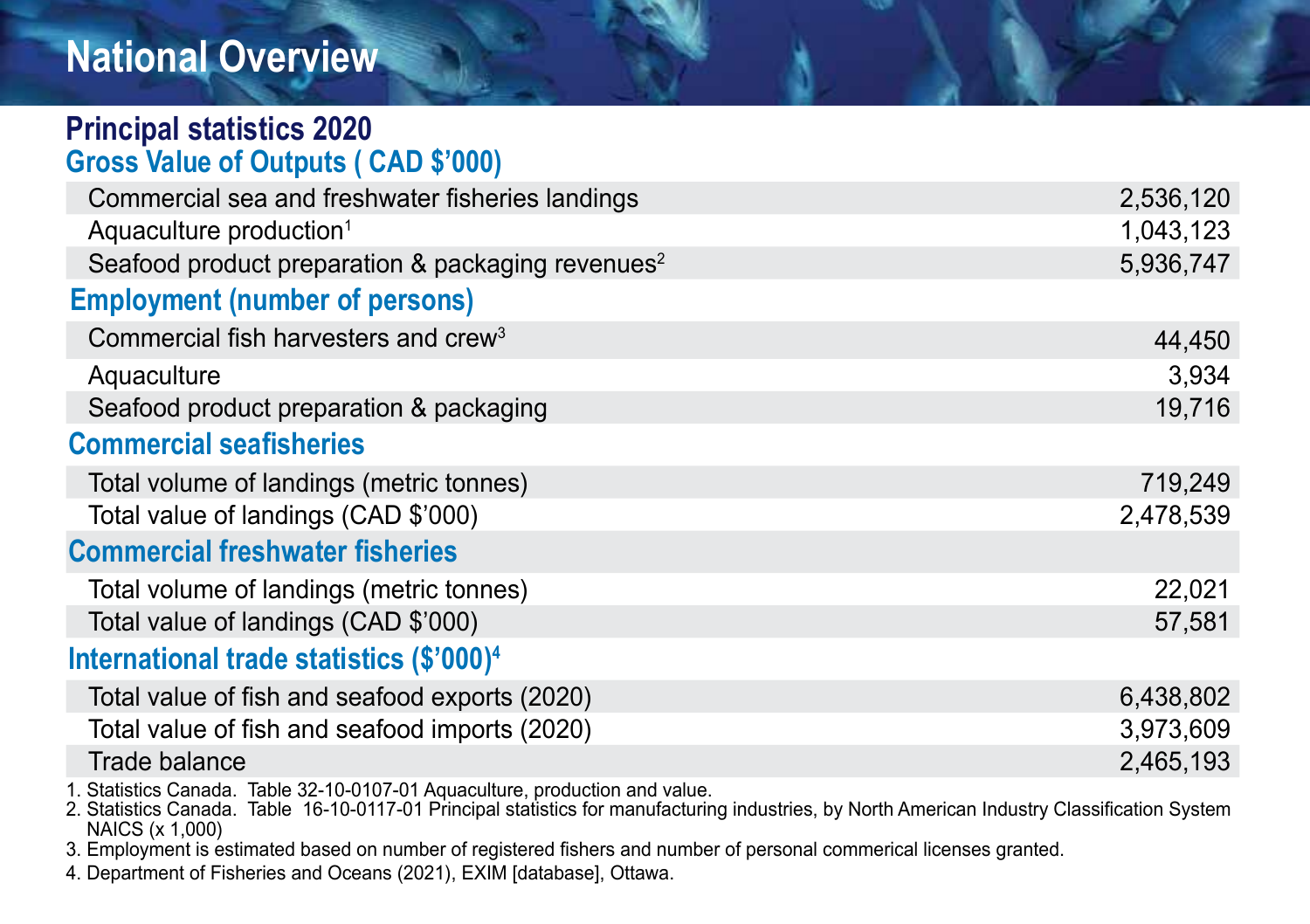### **Regional Overview1**

#### **Landings and production statistics, 2020**

| <b>Commerical sea and freshwater fisheries</b>          | Pacific | <i>Inland</i> | Atlantic        | Canada    |
|---------------------------------------------------------|---------|---------------|-----------------|-----------|
| Number of registered fishing vessels <sup>2</sup>       | 2,292   | 150           | 14,599          | 17,041    |
| Total volume of landings (metric tonnes)                | 171,128 | 22,021        | 526,100         | 719,249   |
| Total value of landings (CAD \$'000)                    | 298,125 | 57,581        | 2,180,414       | 2,536,120 |
| <b>Aquaculture</b>                                      |         |               |                 |           |
| Number of aquaculture establishments <sup>3</sup>       | 213     | 135           | 533             | 881       |
| Total volume of production (metric tonnes) <sup>4</sup> | 100,279 | 7,434         | 63,092          | 170,805   |
| Total value of production (CAD \$'000) <sup>4</sup>     | 665,748 | 42,448        | 334,927         | 1,043,123 |
| <b>Recreational fisheries statistics, 2015</b>          | Pacific | <i>Inland</i> | <b>Atlantic</b> | Canada    |
| Number of active adult anglers                          | 555,908 | 1,800,460     | 884,044         | 3,240,413 |
| Fishing effort ('000 days fished)                       | 6,270   | 27,637        | 13,531          | 47,438    |
| Harvest ('000 fish kept)                                | 10,443  | 20,858        | 27,345          | 58,647    |
| Direct expenditures (CAD \$'000)                        | 600,521 | 1,456,907     | 487,538         | 2,544,967 |
| Direct investments (CAD \$'000)                         | 440,024 | 1,566,397     | 582,522         | 2,588,943 |

1. Atlantic: Newfoundland and Labrador, Prince Edward Island, Nova Scotia, New Brunswick, Quebec; Inland: Ontario, Manitoba, Saskatchewan, Alberta, Northwest Territories and Nunavut; Pacific: British Columbia and Yukon

2. Inland vessel count is for Ontario Great Lakes only.

3. Source: Statistics Canada, Survey of Aquaculture Industry, unpublished data.

4. Inland totals include Ontario, Territories, and suppressed values for Manitoba, Saskatchewan, and Quebec

*Totals may not add up due to rounding*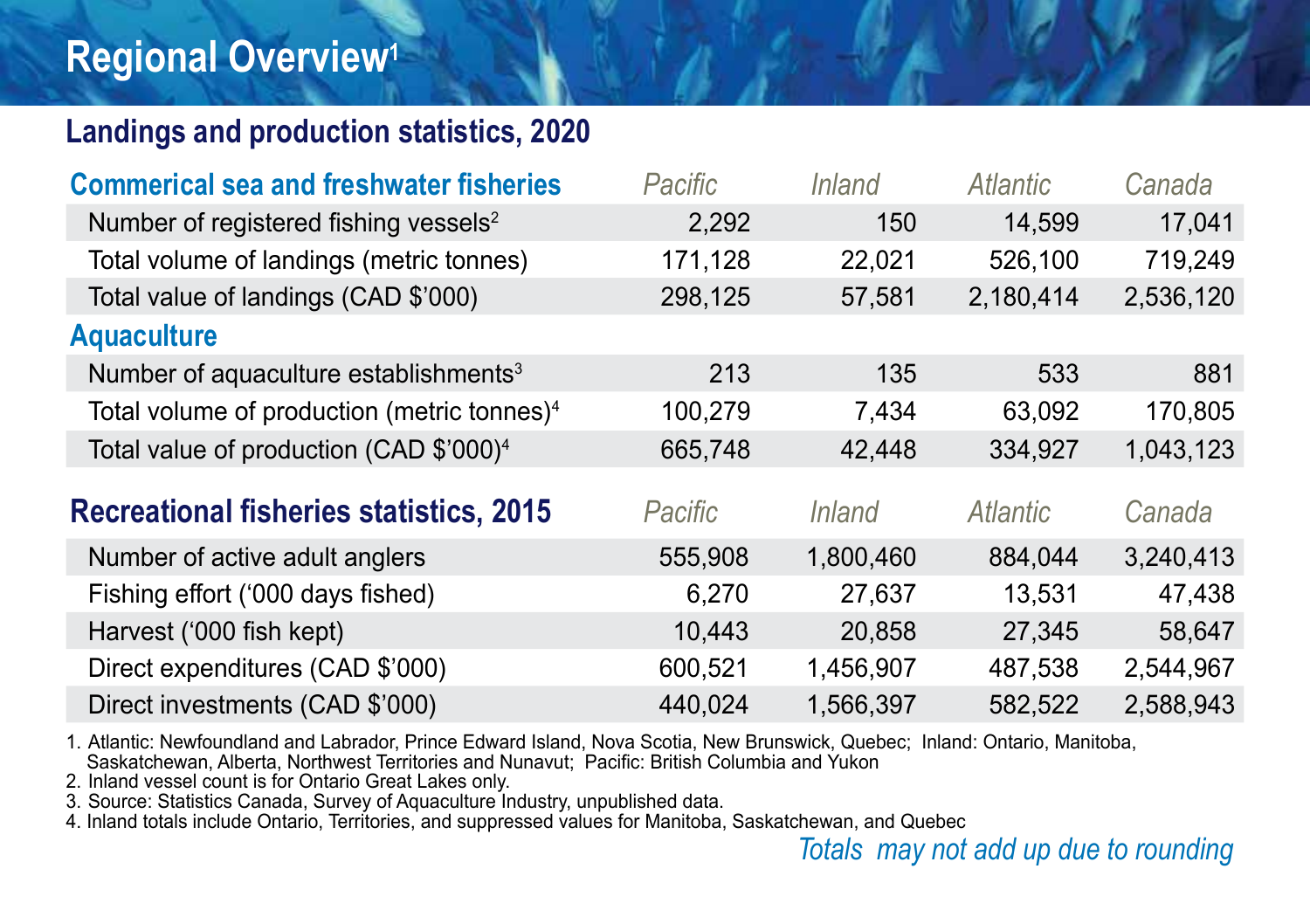# **Species Highlights**

#### **Commercial seafisheries landings by species groups and region, 2020**

|                                          | <b>Atlantic</b> | Pacific | Canada    |
|------------------------------------------|-----------------|---------|-----------|
| Total volume of landings (metric tonnes) | 548,121         | 171,127 | 719,248   |
| Groundfish                               | 84,446          | 134,586 | 219,032   |
| Pelagics                                 | 121,245         | 22,119  | 143,364   |
| <b>Shellfish</b>                         | 330,130         | 14,422  | 344,552   |
| Other                                    | 12,300          | 0       | 12,300    |
|                                          |                 |         |           |
|                                          | Atlantic        | Pacific | Canada    |
| Total value of landings (\$'000)         | 2,180,414       | 298,125 | 2,478,539 |
| Groundfish                               | 210,371         | 99,884  | 310,255   |
| Pelagics                                 | 105,663         | 40,415  | 146,078   |
| Shellfish                                | 1,856,721       | 157,826 | 2,014,547 |
| Other                                    | 7,659           | 0       | 7,659     |

*Totals may not add up due to rounding*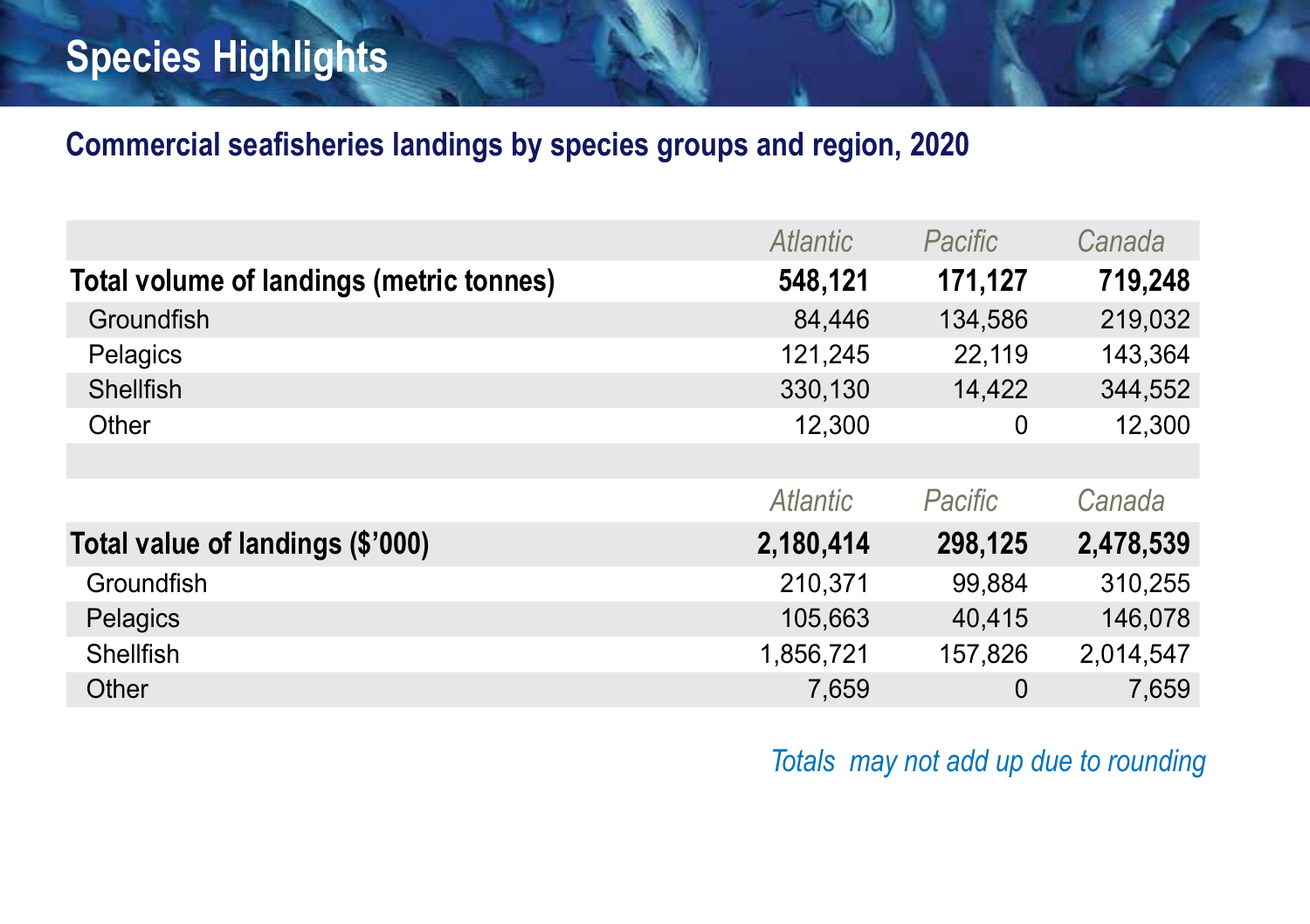## **Species Highlights**

#### **Aquaculture production, 2020**

|                          | Volume<br>(metric<br>tonnes) | Value<br>(S'000)          | Main producing province     |
|--------------------------|------------------------------|---------------------------|-----------------------------|
| Salmon                   | 120,427                      | 822,133                   | <b>British Columbia</b>     |
| Trout                    | 10,511                       | 60,225                    | Ontario                     |
| Steelhead                | X                            | $\boldsymbol{\mathsf{x}}$ | n/a                         |
| Other finfish            | 1,409                        | 16,501                    | <b>British Columbia</b>     |
| Clams                    | 2,076                        | 7,680                     | <b>British Columbia</b>     |
| Oysters                  | 10,643                       | 41,737                    | <b>British Columbia</b>     |
| <b>Mussels</b>           | 16,985                       | 30,700                    | <b>Prince Edward Island</b> |
| <b>Scallops</b>          | 123                          | 1,177                     | <b>British Columbia</b>     |
| Other shellfish          | 204                          | 7,155                     | Nova Scotia                 |
| <b>Total aquaculture</b> | 170,805                      | 1,043,123                 |                             |

Aquaculture production statistics are sourced from Statistics Canada. Table 32-10-0107-01 Aquaculture, production and value

#### *Totals may not add up due to rounding*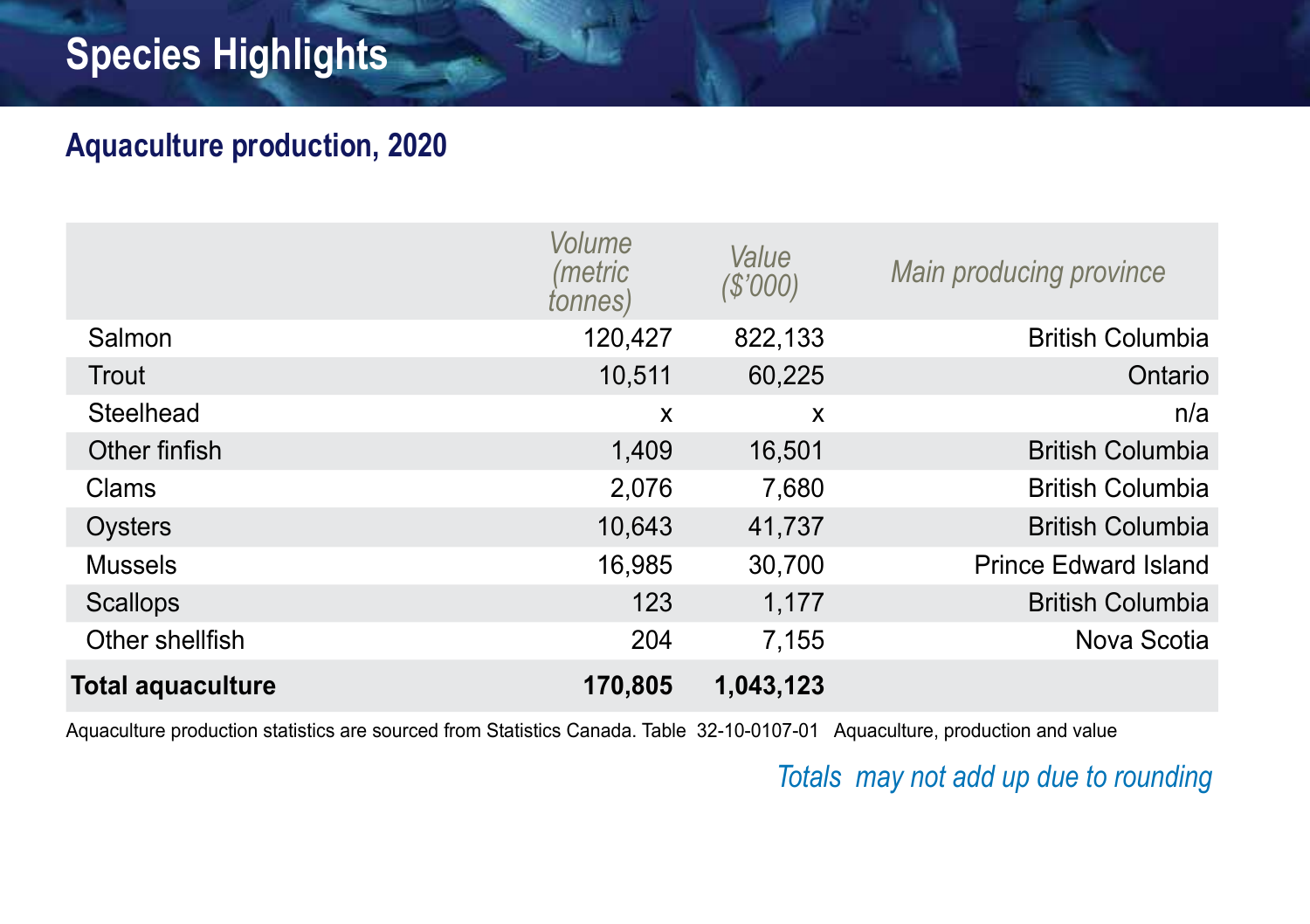## **International Trade Statistics1**

#### **International trade in fish and seafood products, 2020 and 2021**

|                                 | Volume<br>(metric tonnes) |                           | Value<br>(S'000) |           |
|---------------------------------|---------------------------|---------------------------|------------------|-----------|
| Top product exports, by species | 2020                      | 2021                      | 2020             | 2021      |
| Lobster                         | 83,103                    | 103,989                   | 2,090,566        | 3,257,353 |
| Snow/Queen crab                 | 42,383                    | 48,049                    | 957,459          | 1,603,111 |
| Atlantic salmon                 | 80,767                    | 90,151                    | 808,090          | 928,550   |
| Shrimp                          | 19,460                    | 23,339                    | 365,577          | 572,234   |
| Crab, other                     | 51,624                    | 52,184                    | 373,013          | 387,534   |
| <b>Total exports</b>            | 565,959                   | 619,381                   | 6,438,802        | 8,785,453 |
|                                 |                           | Volume<br>(metric tonnes) |                  |           |
|                                 |                           |                           | Value<br>(S'000) |           |
| Top product imports, by species | 2020                      | 2021                      | 2020             | 2021      |
| Salmon, all species             | 62,054                    | 75,304                    | 770,953          | 924,810   |
| Shrimp                          | 54,873                    | 60,077                    | 664,569          | 719,662   |
| Lobster                         | 18,996                    | 25,370                    | 288,495          | 550,239   |
| Skipjack/Bonito tuna            | 9,520                     | 10,643                    | 162,509          | 205,643   |
| Crab, all species               | 37,324                    | 31,688                    | 231,363          | 202,223   |

1. Source: Department of Fisheries and Oceans (2021), EXIM [database], Ottawa.